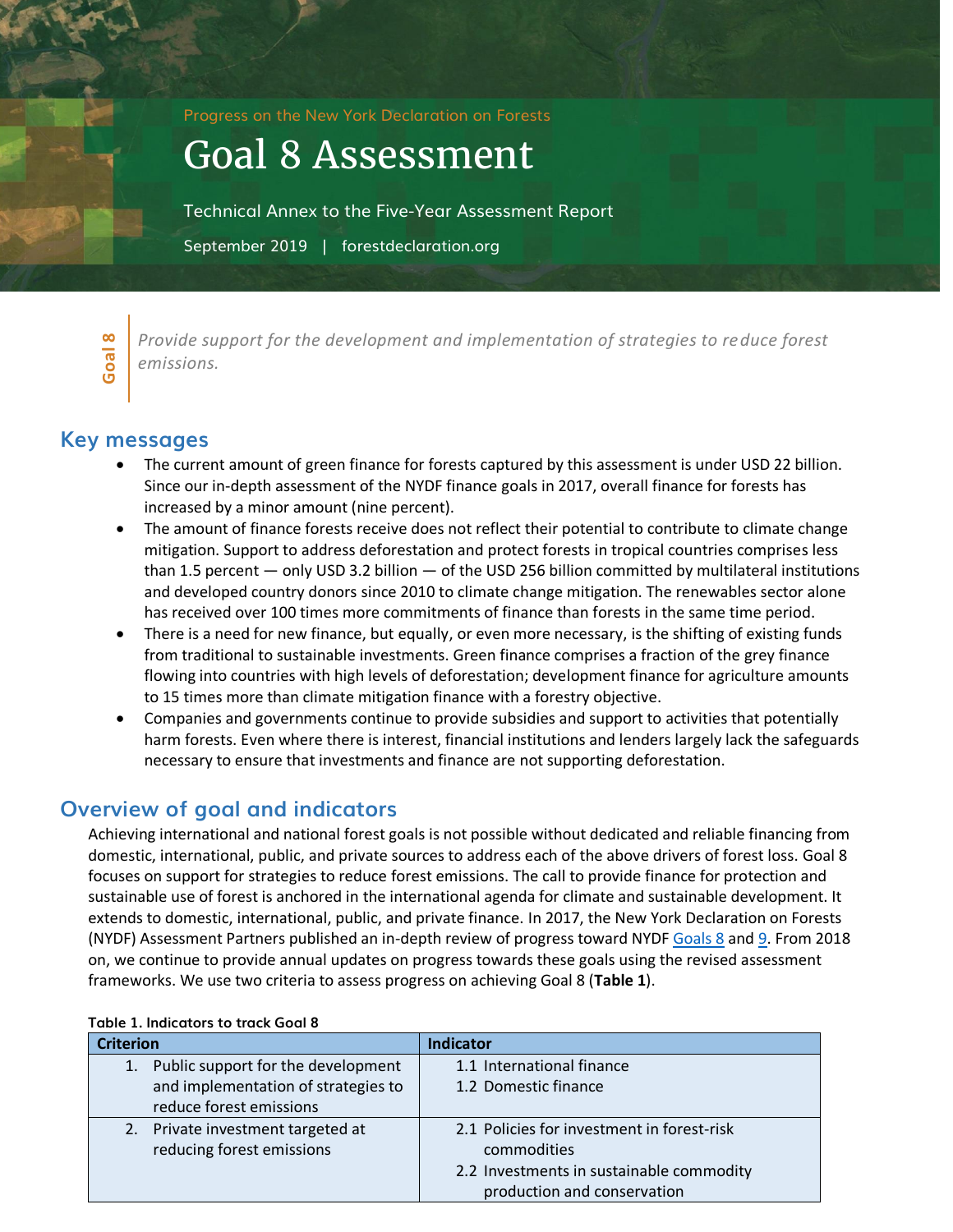For the purposes of our assessment we use definitions – as explained below – of green finance and grey finance that focus finance with a clear or potential impact on forests.

**Green finance:** finance that is aligned with objectives for the conservation, protection, or sustainable use of forests – or what we refer to as forest and climate goals. This includes finance provided with a clear and stated objective of climate mitigation in the forestry sector, REDD+, conservation, and sustainable forest and land use. Specifically, we cover finance for (1) the development of national forest and REDD+ strategies or action plans, policies and measures, and capacity building; (2) support for the implementation of national policies and measures and national strategies or action plans that could involve investments, capacity building, technology development, and transfer; and (3) results-based actions that are fully measured, reported, and verified (see **[Goal 9](http://www.forestdeclaration.org/goals/goal-9)**).

**Grey finance:** finance that has no stated objective to positively impact the forest but has a potential impact on forests. The impact – whether positive or negative – depends on the context, as well as the design and implementation of these activities.

# **Findings**

**Criterion 1: Public support for the development and implementation of strategies to reduce forest emissions** 

Public finance plays a key role in reducing forest emissions. It can support research and capacity building, provide direct incentives for the protection of forests, and aid the mobilization of private investment needed to address deforestation.

## Indicator 1.1: International Finance International finance for forests continues to be limited

International finance often comes in the form of development aid, which targets the forest sector as a whole, or from finance for REDD+ (**Table 2**).

| <b>Initiative</b>                                  | <b>Description</b>                                                                                                                                                                                                                                                                                                                                    |
|----------------------------------------------------|-------------------------------------------------------------------------------------------------------------------------------------------------------------------------------------------------------------------------------------------------------------------------------------------------------------------------------------------------------|
| UN-REDD                                            | The UN-REDD Program is a collaborative initiative of the UN Food and Agriculture<br>Organization, UN Development Programme, and UN Environment Programme for<br>REDD+ providing technical expertise to developing countries in designing and<br>implementing national REDD+ activities agreed under the UN Framework<br>Convention on Climate Change. |
| <b>FCPF Readiness Fund</b>                         | The Readiness Fund supports developing countries building the necessary<br>capacities (e.g., national REDD+ strategies and setting up measurement, reporting,<br>and verification systems) for REDD+ participation.                                                                                                                                   |
| Forest Investment Program<br>(FIP)                 | Funded by the Strategic Climate Fund, FIP supports developing countries' efforts<br>toward REDD+ by providing grants and low-interest loans channeled through<br>partner multilateral development banks and helps build experience and share<br>knowledge.                                                                                            |
| <b>Central African Forest</b><br>Initiative (CAFI) | The CAFI is a coalition of six Central African countries and several donors aiming to<br>implement country-led, holistic low emissions development investment<br>frameworks, such as national policy reforms and efforts to address deforestation.                                                                                                    |
| Green Climate Fund (GCF)                           | The Green Climate Fund serves as an operating entity of the financial mechanism<br>of the UNFCC. The GCF assists developing countries in the mitigation of and<br>adaptation to climate change through technical and financial assistance.                                                                                                            |

| Table 2. Multilateral sources of REDD+ readiness and implementation finance |  |  |  |
|-----------------------------------------------------------------------------|--|--|--|
|-----------------------------------------------------------------------------|--|--|--|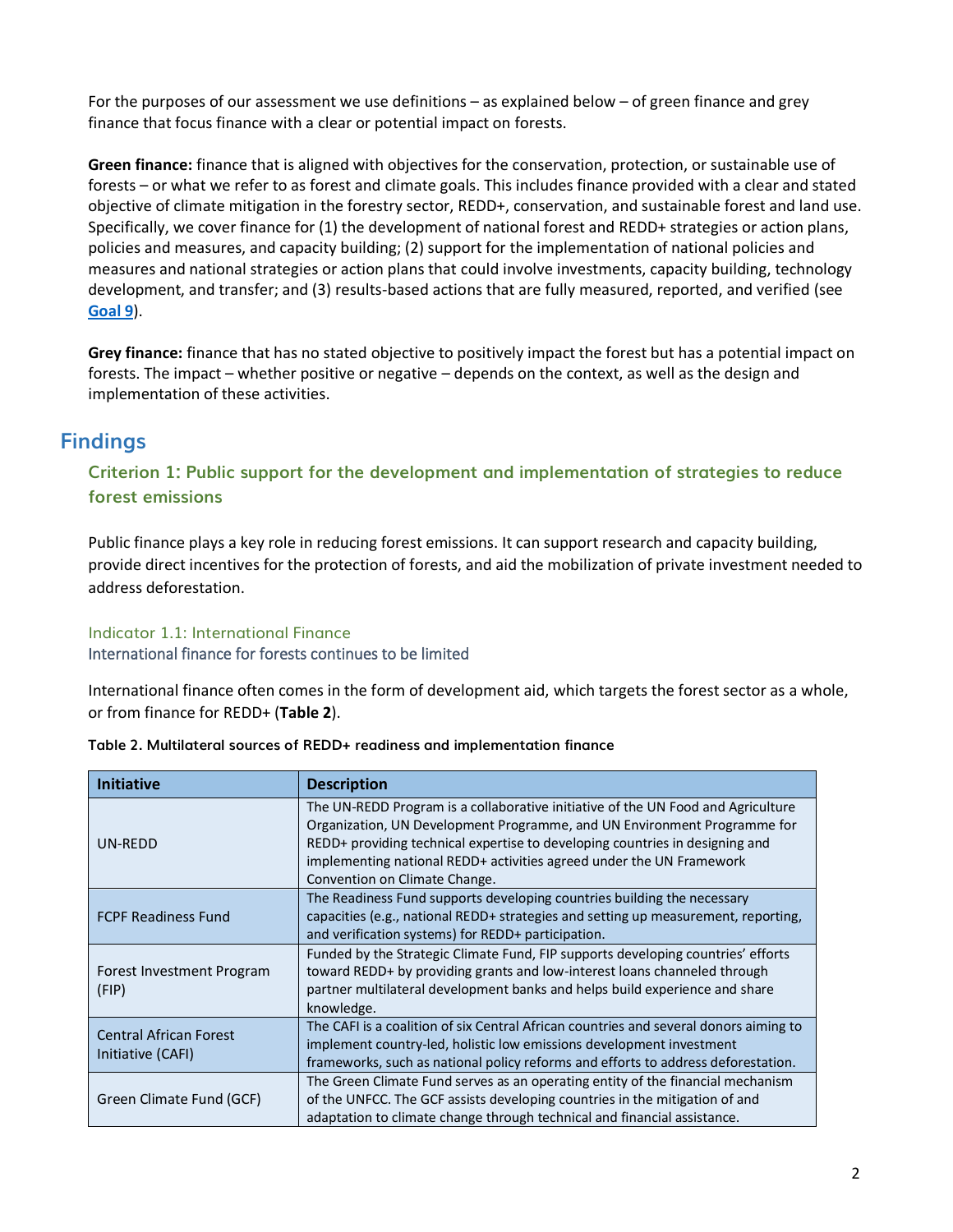International green finance commitments for the development and implementation of strategies to reduce forest emissions remain far below the level needed to halt deforestation. In addition, they are low relative to commitments to support climate-mitigation in other sectors and grey finance. In the period between 2010-17, developed countries and multilateral institutions committed USD 5.1 billion in forest sector finance for mitigation-related development – the majority (62 percent) to countries with high levels of deforestation.<sup>a</sup> This support for forests in tropical deforestation countries amounts to only USD 3.2 billion of the USD 256 billion (1.5 percent) committed by multilateral institutions and developed country donors since 2010 to climate change mitigation.<sup>1</sup> Furthermore, the majority of the financial commitments concentrated on a few countries, including major deforestation hotspots.

In total, just under USD 22 billion in green finance for forests has been committed since 2010 from public and private sector sources (**Figure 1**). The renewables sector received over 14 times more commitments (USD 280 billion) in 2018 alone.<sup>2</sup> While a major source of finance for forests has been from international donors, over half of the commitments in the renewables sector (177 billion in 2018) comes from developing economies (e.g. China and India). Another USD 1.3 billion has been pledged for regional or unspecified support to the forestry sector.



#### **Figure 1. Estimates of green and grey finance flows captured by this assessment (since 2010)**

<sup>a</sup> Developing countries with high deforestation >30,000 hectare gross forest loss in the period 2010–15, as identified in our 2017 NYDF Progress Assessment report, Finance for Forests.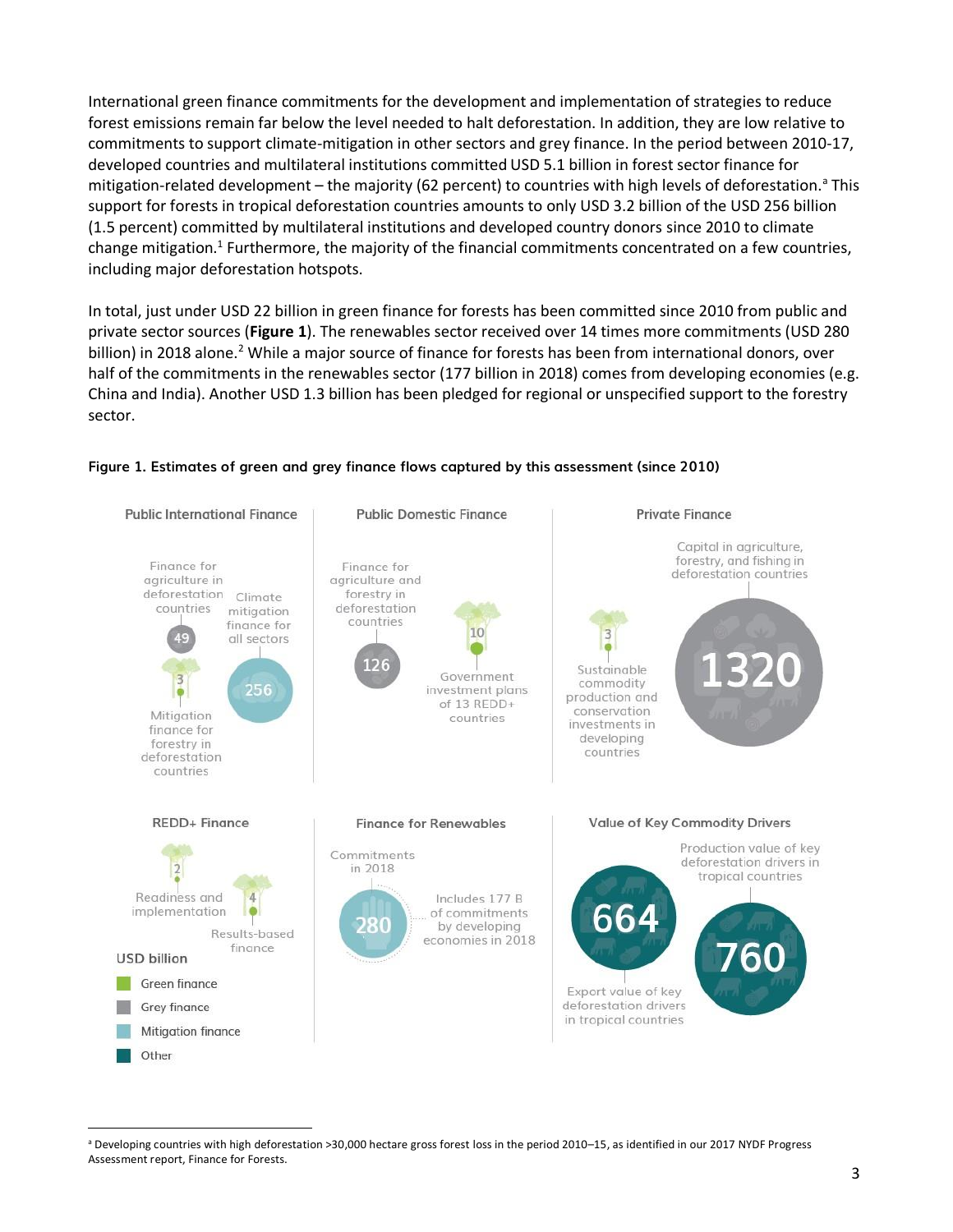Note, Figure 1: Estimates of grey finance and non-forest climate mitigation finance are included for illustrative purposes to demonstrate the opportunity for shifting existing finance toward forest conservation outcomes and the need to increase finance for forests to be in line with their potential to contribute to climate change mitigation. Some estimates of finance are for a smaller time period than 2010–present, based on available data. Other amounts are based on annual estimates multiplied by 8 to provide a comparable number to cumulative finance since 2010.

#### Sources:

#### PUBLIC INTERNATIONAL FINANCE

• Climate mitigation finance for all sectors and mitigation finance for forestry in deforestation countries: Climate Focus compilation based on climate mitigation-related development finance commitments (cumulative 2010-17) – Climate Change: OECD DAC External Development Finance Statistics - OECD. (n.d.).

[http://www.oecd.org/dac/financing](http://www.oecd.org/dac/financing-sustainabledevelopment/development-finance-topics/climate-change.htm)[sustainabledevelopment/development-finance](http://www.oecd.org/dac/financing-sustainabledevelopment/development-finance-topics/climate-change.htm)[topics/climate-change.htm](http://www.oecd.org/dac/financing-sustainabledevelopment/development-finance-topics/climate-change.htm)

• Finance for agriculture in deforestation countries: Climate Focus compilation based on development finance commitments (cumulative 2010-16) – Creditor Reporting System (CRS). (n.d.).

<https://stats.oecd.org/Index.aspx?DataSetCode=CRS1>

#### PUBLIC DOMESTIC FINANCE

• Government investment plans of 13 REDD+ countries: Climate Focus analysis of Forest Carbon Partnership Facility (FCPF) Emission Reduction Program Documents (the 13 countries are those that budgeted for government expenditures). Investment plans cover different timeframes – Countries | Forest Carbon Partnership Facility. (n.d.). [https://www.forestcarbonpartnership.org/countries.](https://www.forestcarbonpartnership.org/countries)  • Finance for agriculture and forestry in deforestation countries: Climate Focus compilation of FAOSTAT data on government expenditure for the agriculture and forestry sectors (cumulative 2010-17) – FAOSTAT. (n.d.). <http://www.fao.org/faostat/en/#data/>

#### CISP PRIVATE FINANCE

• Sustainable commodity production and conservation investments in developing countries: Climate Focus compilation based on Hamrick, K. (2016). State of private investment in conservation 2016. A landscape assessment

of an emerging market. Washington, DC: Ecosystem Marketplace. Cumulative since 2004, however financing prior to 2009 only makes up a minor share. This estimate includes capital commitments in Africa, Asia, and Latin America.

• Capital in agriculture, forestry, and fishing in deforestation countries: Climate Focus compilation based on FAOSTAT data for gross fixed capital formation in agriculture, forestry and fishing (cumulative 2010-18) – FAOSTAT. (n.d.). [http://www.fao.org/faostat/en/#data/CISP.](http://www.fao.org/faostat/en/#data/CISP) Capital are a proxy for investment in activities in the sectors. REDD+ FINANCE

• Readiness and implementation: Climate Focus compilation of REDD+ readiness and implementation finance commitments (cumulative since 2010) – Climate Funds Update. (n.d.). [https://climatefundsupdate.org/.](https://climatefundsupdate.org/) 

• Results-based finance: Climate Focus compilation of commitments based on personal communications with donors and the BioCarbon Fund (cumulative since 2010). Commitments to the FCPF Carbon Fund were retrieved from publicly available documentation – Countries | Forest Carbon Partnership Facility. (n.d.).

[https://www.forestcarbonpartnership.org/countries.](https://www.forestcarbonpartnership.org/countries)

#### FINANCE FOR RENEWABLES

• Frankfurt School-UNEP Centre/BNEF. (2018). Global Trends in Renewable Energy Investment Report 2018. [https://www.greengrowthknowledge.org/resource/global](https://www.greengrowthknowledge.org/resource/global-trends-renewable-energy-investment-report-2018)[trends-renewable-energy-investment-report-2018.](https://www.greengrowthknowledge.org/resource/global-trends-renewable-energy-investment-report-2018)

#### VALUE OF KEY DRIVER COMMODITIES

• Climate Focus estimation based on Tropical Forest Alliance 2020. (2017). The role of the financial sector in deforestationfree supply chains. Geneva, Switzerland: World Economic Forum. Annual estimate for 2015 multiplied by 8.

In addition to the aforementioned climate mitigation-related development finance, just over USD 1.8 billion in REDD+ finance has been committed by multilateral sources for the development, capacity building, and implementation of strategies that reduce emissions from deforestation since 2010.<sup>b; 3</sup> Half of this amount (54 percent) has been disbursed. However, assessing progress on overall REDD+ commitments and disbursements remains difficult due to the limited transparency and accessibility of information around donor finance and the lack of a systemized approach to tracking finance flows among countries.

<sup>&</sup>lt;sup>b</sup> In December 2015, Germany, Norway, and the United Kingdom announced a REDD+ financing pledge of USD 5 billion for the period 2015–20. A part of this amount is captured here as REDD+ finance for readiness and implementation, while the remainder of what has been committed to date is accounted for in the results-based finance section in Goal 9.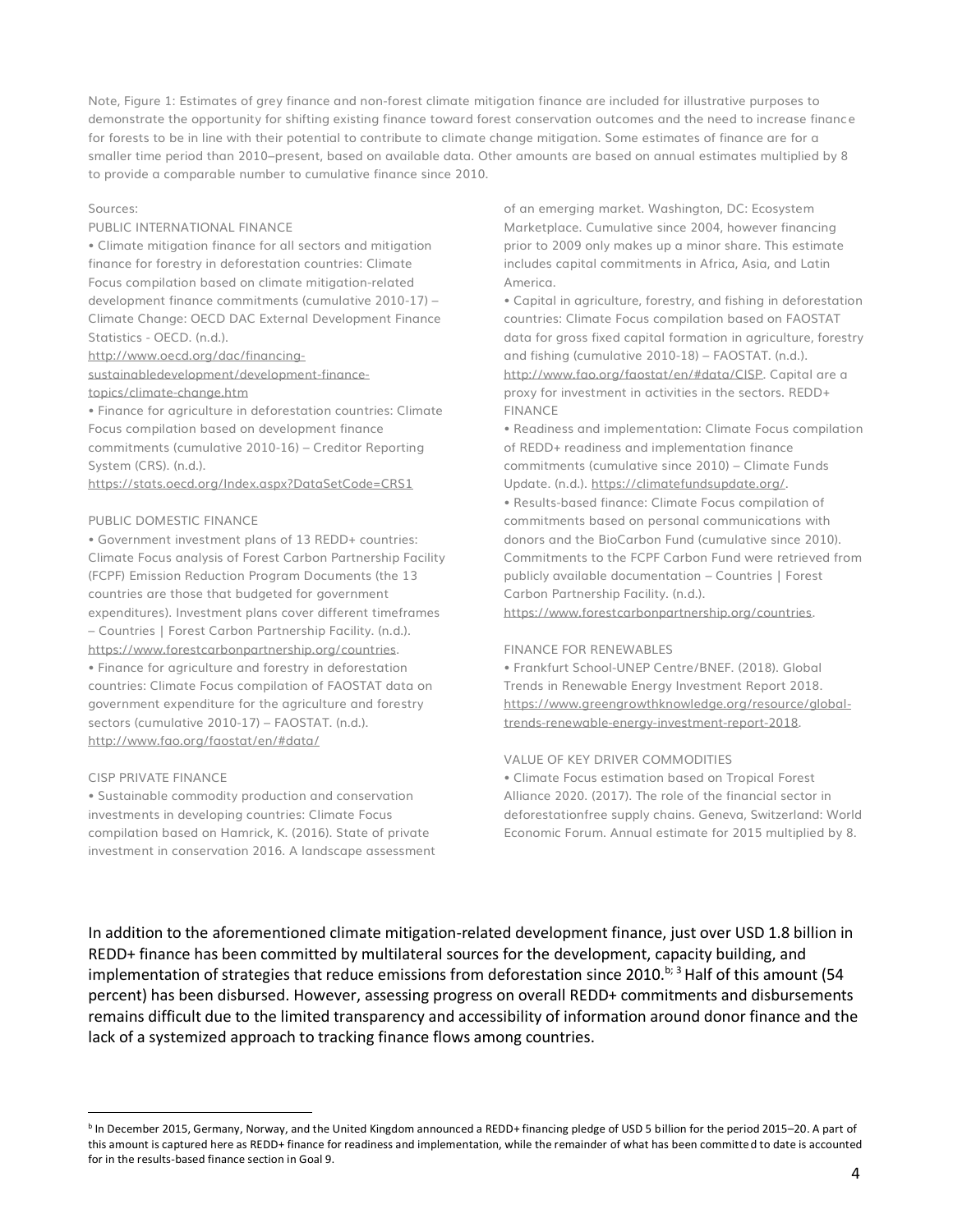## Green Climate Fund projects move forward

The Green Climate Fund (GCF) has approved several projects for reducing deforestation. These include:

- A USD 84 million co-financed grant to develop Ecuador's REDD+ Action Plan, approved in October 2016. The GCF will provide USD 41.2 million of the total funding. As of April 2019, USD 18.6 million had been disbursed. Co-financiers include Ecuador's Ministry of Environment and Ministry of Agriculture, UN Development Programme (UNDP), UN Environment Programme (UNEP), and the Food and Agriculture Organization (FAO). The project's estimated completion date is 2022.<sup>4</sup>
- A commitment to co-finance a USD 69.8 million project to to leverage private investment in sustainable landscapes in Madagascar. Also approved in October 2016, the GCF contribution (USD 53.5 million) will be met using different financial instruments – USD 18.5 million in grants and USD 35.0 million in equity investments for public and private activities in reducing deforestation and agriculture. USD 800,000 had been disbursed as of August 2018. Co-financiers include Conservation International, the European Investment Bank, and Althelia Climate Fund. The project's estimated completion date is 2026.<sup>5</sup>
- USD 9.1 million of approved investments in wetland and forest resilience in Peru. The project's estimated completion date is March 2022. 6
- A USD 158 million project focused on climate-smart agriculture, forestry, and agroforestry with Micro, Small, and Medium Enterprises in both Mexico and Guatemala co-financed with the Inter-American Development Bank. 7
- A USD 44.3 million grant project in Uganda co-financed by the government and UNDP for wetland restoration and reforestation. The project's estimated completion date is June 2025. $^8$
- A USD 25.5 million grant project in the Gambia co-financed by GCF and the government of Gambia focused on agricultural and forest restoration and improved forest management. The project's estimated completion date is August 2023.

The GFC also recently launched a pilot program for results-based REDD+ payments in 2017. More information on this is included in the update on progress towards [NYDF Goal 9.](http://www.forestdeclaration.org/goals/goal-9)

## Indicator 1.2: Domestic Finance

### Domestic grey finance investments still outweigh green finance

Linking specific subsidies to deforestation drivers is complex task. One issue is that subsidies are usually not designed for particular commodities, but pursue broader objectives such as rural development, smallholder support, and environmental protection. This leads to highly aggregated data that is difficult to analyze.<sup>9</sup>

There are, however, specific examples of effective subsidy reforms and fiscal schemes to address deforestation. In Portugal, the Local Finances Law (LFL) determines the formula for the devolution of funds from the central government to municipalities. The LFL Reform of 2007 made provisions for all 308 municipalities with protected areas, compensating them for foregone opportunity costs and added preservation costs of conservation by including a component of fiscal transfer.

The Mexican Forest Fund (Fond Forestal Mexicano, FFM), for example, is the main financial instrument of the National Forest Commission and plays a primary role in the management of forest resources in Mexico. While some finance comes from international donors and multilateral institutions like the World Bank, the FFM obtains a large portion of funding from domestic sources, such as payments by users of commercial water, land, and other environmental services, ensuring the fund's sustainability. The FFM, with financing from the federal and local governments, provided support for the conservation of more than one million hectares of forest containing around 28.5 million tons of CO<sub>2</sub>e over the period 2004-2012. More recent data are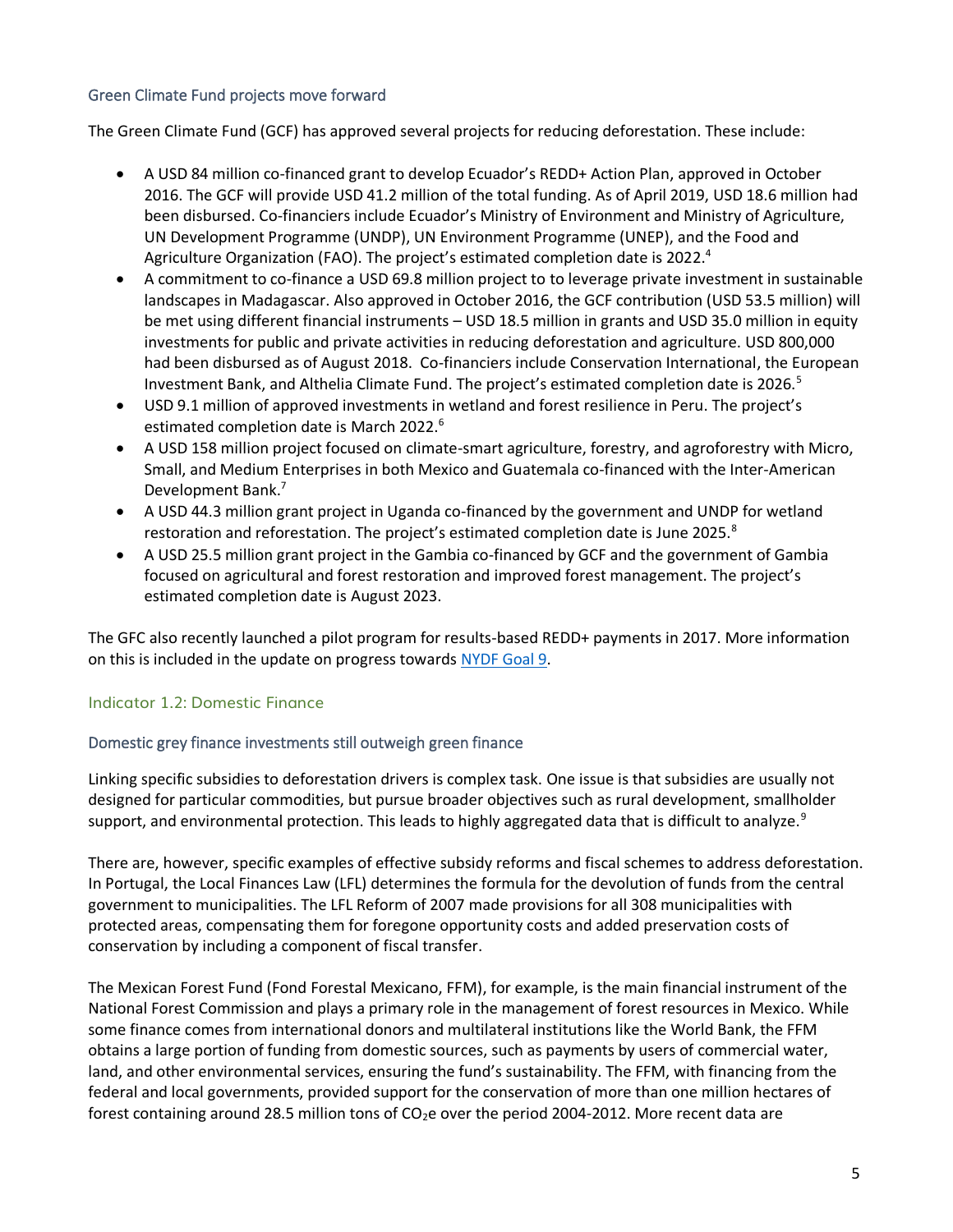unavailable, as the FFM manages its financial flows in five-year cycles. Close to USD 186 million was disbursed in 2012 out of the total assets of USD 642 million, and 12,200 transactions took place through the FFM in 2011.

Similarly, Brazil's Low-Carbon Agriculture (ABC) Plan is a federal government initiative to provide credit lines to rural producers who want to transition to low-carbon agricultural practices. Farmers who demonstrate compliance with certain environmental and sustainability requirements qualify for access to credit at low interest rates. Due to its impact on pasture productivity, the program is expected to reduce deforestation pressure from extensive beef production, the main driver of deforestation in Brazil. The Bank of Brazil, as a major financial agent of fund disbursement, has provided a total of USD 6 billion in loans (as of 2016). Rural funding for the ABC program reached a total area of 3.7 million hectares between 2013 and 2015. Other funders of the program include the National Bank for Economic and Social Development, private banks, and private-sector finance.

In addition, many countries cite domestic finance contributions in their Emissions Reduction Programme (ERP) Documents. Our analysis of countries advanced in the Forest Carbon Partnership Facility (FCPF) funding pipeline, meaning they have submitted plans for approval, indicates that public domestic contributions from countries range greatly (Table 3). These contributions also support a variety of activities, including sustainable land use planning, costs of monitoring, reporting, and verification, and forest policy and land tenure reforms.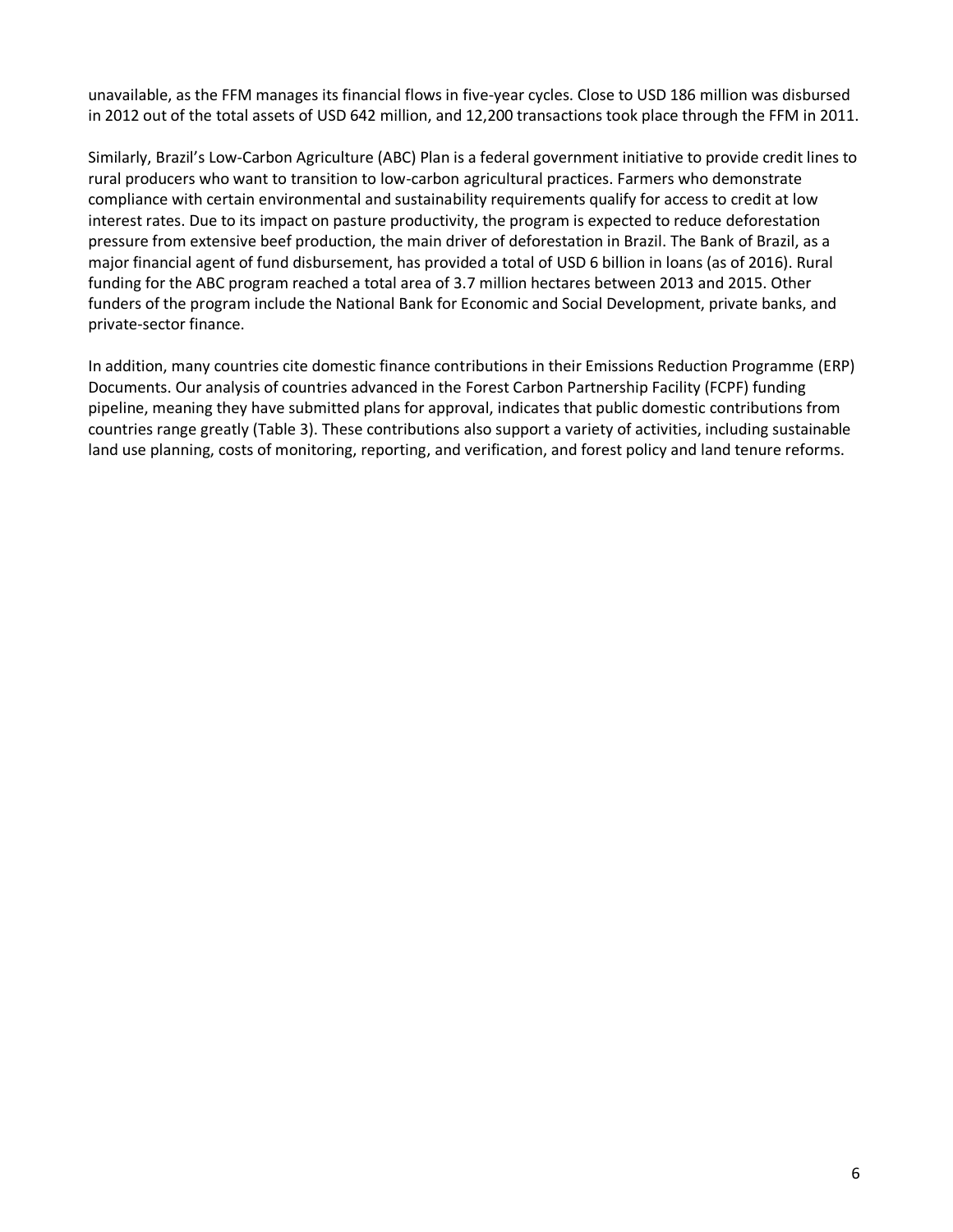| <b>Country</b>        | <b>Domestic Investments</b> | <b>Examples</b>                                                                                                                                                                                |
|-----------------------|-----------------------------|------------------------------------------------------------------------------------------------------------------------------------------------------------------------------------------------|
| Mexico                | 7,990                       | Sustainable forest management, payment for environmental<br>services                                                                                                                           |
| Costa Rica            | 1,413                       | REDD+ program management, emission reductions quantification<br>and verification, forest governance                                                                                            |
| Vietnam               | 185                         | Enabling conditions, sustainable forest management, adoption of<br>climate-smart agriculture                                                                                                   |
| <b>Nepal</b>          | 21                          | Private sector forestry, integrated land use planning, protected<br>area management, biogas stoves and cookstove projects                                                                      |
| Dominican<br>Republic | 118.9                       | Forest governance, sustainable land-use planning, sustainable<br>resource management                                                                                                           |
| Indonesia             | 69.6                        | Management of ERP, forest and land governance, strengthening<br>government capacity, reducing deforestation and degradation<br>within licensed areas, sustainable alternatives for communities |
| Ghana                 | 54                          | Forest law enforcement, forest policy reforms, forest data<br>management                                                                                                                       |
| Mozambique            | 51                          | Regularizing land tenure, forest governance, promotion of<br>conservation agriculture and agroforestry systems                                                                                 |
| Chile                 | 37                          | Forest law development and enforcement, sustainable forest<br>management and planning                                                                                                          |
| Nicaragua             | 14.2                        | Forest governance, intensifying and decarbonizing production<br>systems, supporting sustainable alternatives for communities,<br>enabling conditions                                           |
| Madagascar            | 12.03                       | Support sustainable agriculture and forestry sectors, promote<br>improved fuel wood and biogas projects, promote private and<br>community reforestation                                        |
| Lao PDR               | 8.1                         | Enabling conditions, forest law enforcement, forest policy<br>reforms, land-use planning, tenure security, sustainable forest<br>management, land governance, social safeguards                |
| Cote d'Ivoire         | 0.5                         | Communication and stakeholder engagement, MRV and registry,<br>social and environmental safeguards, monitoring of the ERP,<br>management of the ERP                                            |

## **Criterion 2: Private investment targeted at reducing forest emissions**

Indicator 2.1: Policies for investment in forest-risk commodities

#### Investment safeguards remain rare

Finance has yet to shift from baseline, business-as-usual investments in forest-risk activities to investments with clear conservation goals — or at least those which apply strong safeguards for forest protection. Several financial institutions are adopting policies in order to ensure their lending and investment portfolios are not contributing to increased deforestation (**Box 1**). Few of these policies, however, place mandatory restrictions on companies with operations in forest-risk commodities and there is a lack of transparency in the implementation of these policies. Some financial institutions require companies active in palm oil to demonstrate certification from the Roundtable for Sustainable Palm Oil (see **[Goal 2](http://www.forestdeclaration.org/goals/goal-2)**), but this type of mandate is uncommon in other commodities.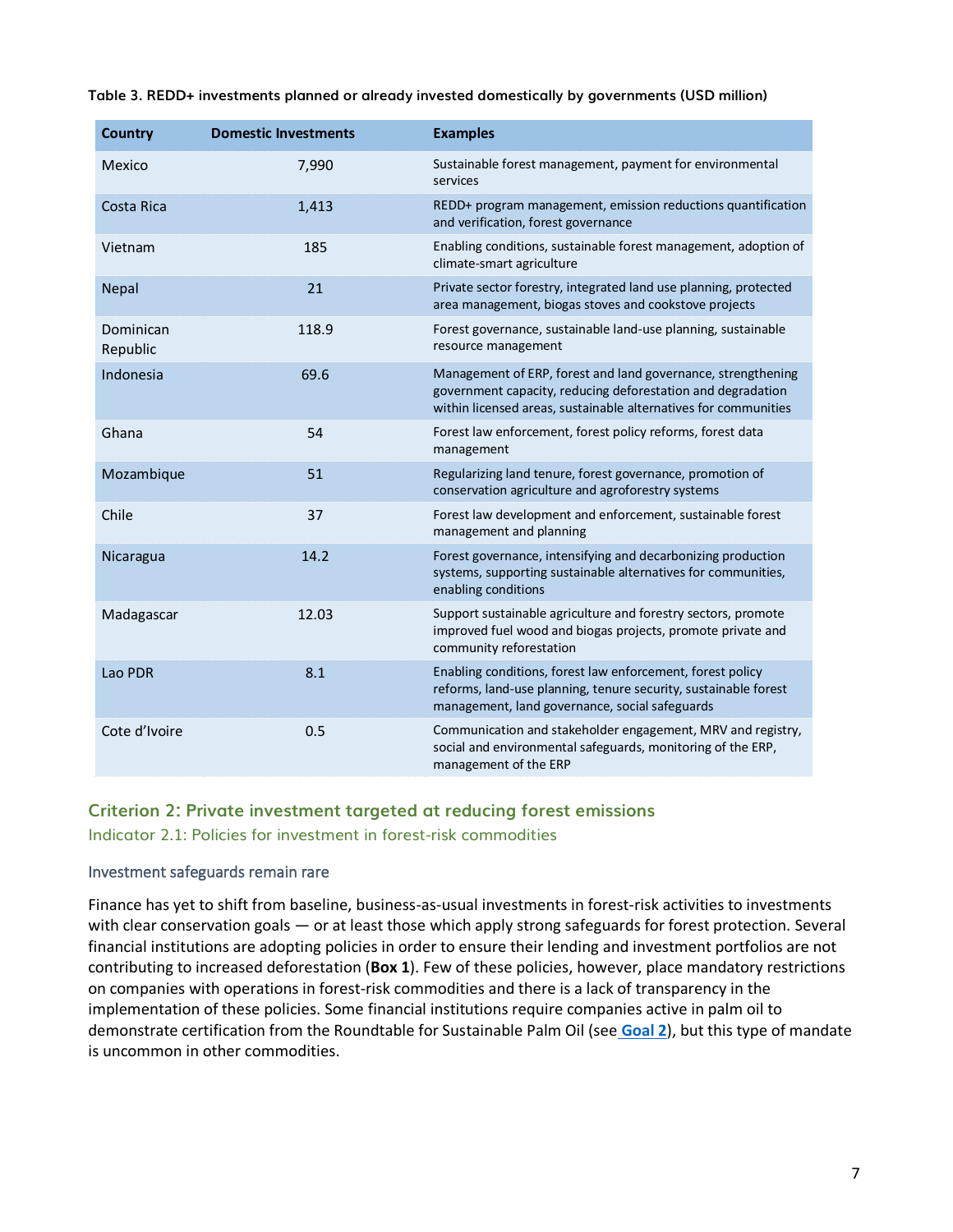#### **Box 1. Examples of tools to mitigate forest risks in finance**

A number of tools and guidelines for assessing climate- and deforestation-risk in finance exist, which include recommendations for financial institutions to disclose their risk management strategies to increase transparency in the market. These include:

The **Task Force on Climate-related Financial Disclosures**, an initiative of the Financial Stability Board, released recommendations for banks to assess and disclose the "actual and potential impacts" of climate-related risks and opportunities on their business, as well as how they manage them. Following this release, in 2018, a coalition of 16 banks convened by the UN Environment Finance Initiative produced the first guidance to help the banking industry implement these forward-looking and transparent climate-related risk and opportunity assessments.

Similarly, the **Natural Capital Finance Alliance** recently launched the Soft Commodity Risk Platform (SCRIPT), a freely-available platform based on innovative company datasets to help financial institutions assess and mitigate the deforestation risks in soft (food and fiber) commodity supply chains. The platform provides tools and guidance for financial institutions to establish a robust sustainable financing policy and portfolio screening procedures. SCRIPT currently hosts two tools, a Policy Benchmarking Tool and a Portfolio Risk Tool.<sup>10</sup>

Based on an assessment of 150 financial institutions at risk of contributing to deforestation through investing directly in or lending to companies engaged in forest-risk commodity supply chains,<sup>c</sup> the overall proportion of financial institutions that have adopted policies to discourage deforestation remain low. Across commodities, an average of 20 percent of financial institutions have policies in place to protect priority forest areas. Even fewer have traceability requirements, though in some sectors, such as mining, this is changing (see **[Goal 3](http://www.forestdeclaration.org/goals/goal-3)**). 22 percent (34/150) have policies to protect priority areas in place for palm oil, 26 percent (39/150) for timber, 16 percent (24/150) for cattle, and 19 percent (28/150) for soy. The proportion of financial institutions with mandatory policies for traceability mechanisms in place in order to receive investments or loans is even smaller: 13 percent (20/150) for palm oil, 11 percent(16/150) for timber, 0.6 percent (1/150) for cattle, and 3 percent (5/150) for soy, with the rest only encouraging such a mechanism. Given these current trends, it appears as though these influential financial institutions will fail to adopt or implement adequate policies for addressing deforestation by 2020.<sup>11</sup> On a positive note, over half of financial institutions who have set commodity-specific policies have developed processes to identify and address non-compliant companies in their portfolios.

## Indicator 2.2: Investments in sustainable commodity production and conservation

### Traditional investments dominate sustainable investments in the private sector

The increase in sustainable commodity sourcing and deforestation-free supply-chain commitments (see **[Goal 2](http://www.forestdeclaration.org/goals/goal-2)**) indicates a growing acknowledgment of the need to move toward more sustainable land use. The private sector is presented with the opportunity to not only scale up investments but to work with governments to develop appropriate policy and legislation that will ensure a shift of finance flows toward investments with environmental benefits.

Findings from our [2017 in-depth](https://forestdeclaration.org/images/uploads/resource/2017_NYDF_Goal8-9-Assessment_Full.pdf) assessment indicate that, while the share of projects in forest-relevant subsectors in the impact investment market has grown rapidly in recent years, the amount of capital committed remains miniscule compared to traditional investments. Data has not been updated and as a result we have been unable to include new forest-relevant developments in the impact investment market since 2017.

In addition to impact investment funds, a number of public-private partnerships seek to support projects with a positive impact on the environment (**Table 4**).

<sup>c</sup> Forest 500 identifies and ranks the 150 financial institutions that have the power to incentivize a market-wide shift toward sustainable supply chains due to their financial links to 350 companies that play a major role in forest-risk commodity supply chains.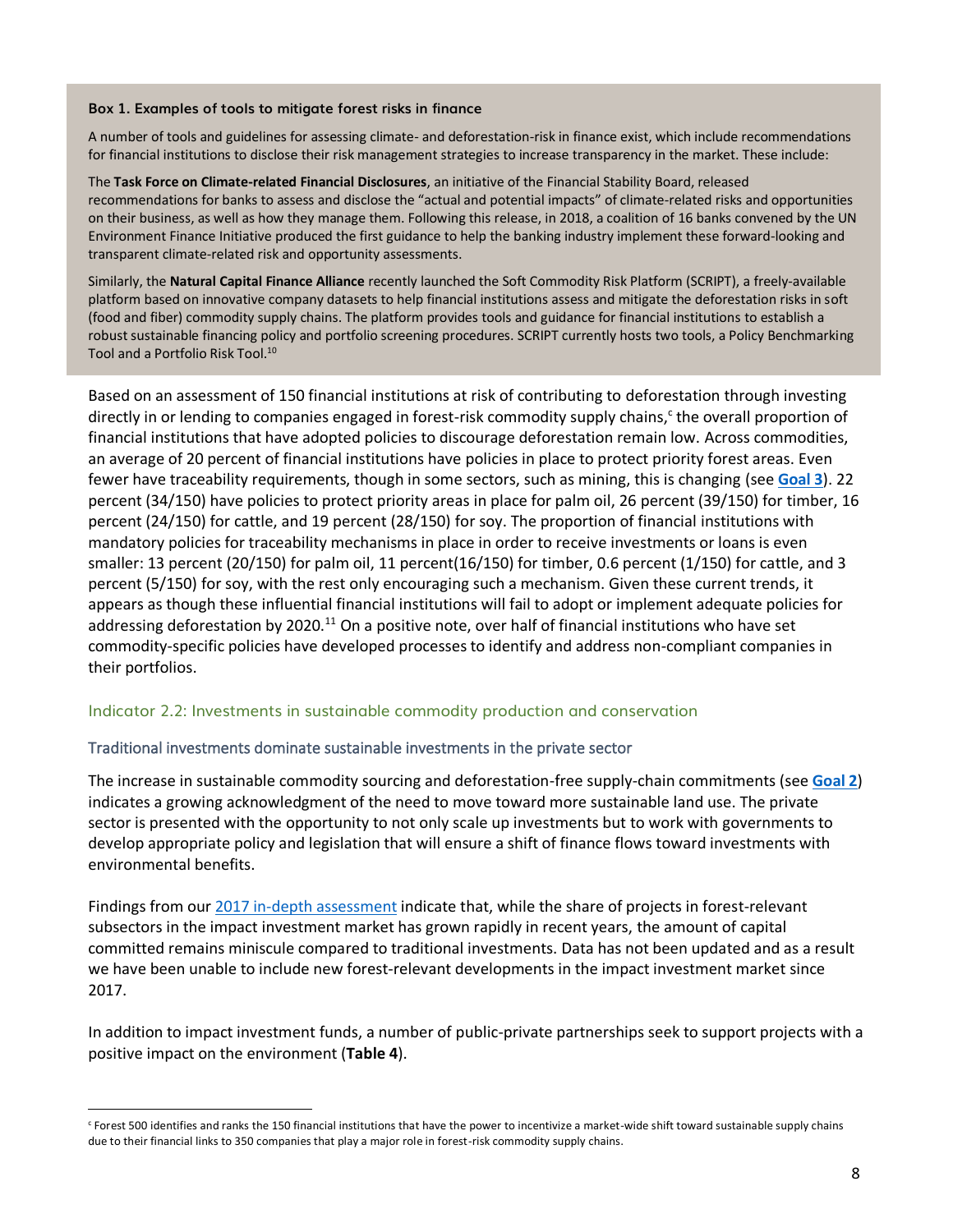## **Table 4. Examples of public-private or private impact investment funds**

| <b>Name</b>                                                                                              | <b>Description or Objective</b>                                                                                                                                                                                                                                                                                                          | <b>Commitments and Achievements</b>                                                                                                                                                                                                                                                                                                                                                                                                                                                                                                                                                                                                                                                              |
|----------------------------------------------------------------------------------------------------------|------------------------------------------------------------------------------------------------------------------------------------------------------------------------------------------------------------------------------------------------------------------------------------------------------------------------------------------|--------------------------------------------------------------------------------------------------------------------------------------------------------------------------------------------------------------------------------------------------------------------------------------------------------------------------------------------------------------------------------------------------------------------------------------------------------------------------------------------------------------------------------------------------------------------------------------------------------------------------------------------------------------------------------------------------|
| Andgreen.fund <sup>12</sup><br>(IDH and NICFI)                                                           | Aims to protect over five million hectares of<br>tropical forest and peatlands by 2020 by<br>triggering USD 1.6 million in private capital<br>investment with a USD 400 million fund<br>capitalization target.                                                                                                                           | Initial commitment of up to USD 100 million by<br>NICFI, to fund more than 20 forest protection<br>projects globally, while catalysing private<br>investments up to four times more the Fund's<br>investment. No projects have been approved for<br>investment as of August 2018 on the andgreen.fund<br>site.                                                                                                                                                                                                                                                                                                                                                                                   |
| Ecobusiness Fund <sup>13</sup><br>(KfW and Conservation<br>International)                                | Public-private partnership that provides loans to<br>qualified local financial institutions that lend the<br>money to eligible borrowers (e.g. holders of<br>recognized certifications or those making<br>improvements in line with conservation and<br>biodiversity goals).                                                             | Initial commitment of EUR 17 million, by the<br>German Federal Ministry for Economic<br>Development and Cooperation to enable Latin<br>American businesses to invest in the protection of<br>biodiversity and sustainable use of natural<br>resources (e.g. through forestry, fishing, and<br>agriculture).                                                                                                                                                                                                                                                                                                                                                                                      |
| Althelia Climate Fund <sup>14</sup><br>(Althelia Ecosphere)                                              | Public-private partnership that focuses on beef<br>and palm oil and invests in projects to reduce<br>deforestation, safeguard biodiversity, mitigate<br>climate change effects, and provide fair and<br>sustainable lives to local communities, while<br>granting investors a fair return on capital.                                    | Initial commitment of EUR 60 million to deliver<br>investments for competitive projects addressing<br>GHG reductions, focusing on sustainable land use<br>and funds for ecosystem services (e.g. REDD+<br>projects). As of 2018, it has already reached or is<br>close to reaching many of its targets for 2021.15                                                                                                                                                                                                                                                                                                                                                                               |
| EcoEnterprises Fund <sup>16</sup><br>(TNC)                                                               | Partnership of financial institutions that offer<br>guidance to small and growing businesses to<br>improve their financial, social, and<br>environmental performance. To date, more<br>than 10.5 million acres were preserved thanks<br>to the Fund's impact.                                                                            | Total asset under management USD 26 to 50<br>million. <sup>17</sup> The focus of impact investment is on<br>conservation of natural resources, sustainable land<br>use, and development of small and medium<br>businesses in Latin America. EcoEnterprises Fund<br>has conserved more than 10.5 million acres through<br>projects it has financed. <sup>18</sup> EcoEnterprise Fund has<br>financed Del Llano Alto Oleico, a certified<br>sustainable palm oil company in Columbia. 19                                                                                                                                                                                                           |
| Moringa <sup>20</sup><br>(Edmond de Rotschild<br>Private Equity,<br><b>ONF International)</b>            | Public-private partnerships that aims to provide<br>financial returns for both investors and<br>communities in the area, while developing land-<br>use resilience.                                                                                                                                                                       | Initial commitment of EUR 51.4 million. <sup>21</sup> Aim to<br>invest EUR 4-10 million per project, creating stable<br>and profitable agroforestry projects that can access<br>both the national and international market. Since<br>2017, the fund has grown by USD 32.6 million to an<br>investment potential of USD 84 million - bringing it<br>closer to its target of USD 100 million - in<br>sustainable agroforestry projects, and has thus far<br>restored 25,000 hectares of land. <sup>22</sup> In May 2018<br>Moringa closed the sixth investment of its portfolio,<br>providing technical assistance and investing in Jus<br>Délice, an organic juice company in Togo. <sup>23</sup> |
| <b>BioCarbon Fund</b><br>Initiative for Sustainable<br>Land Use (ISFL) <sup>24</sup><br>(World Bank CFU) | Multilateral fund that promotes and rewards<br>reductions in GHG emissions in the land-use<br>sector through REDD+, sustainable agriculture,<br>and smarter land-use planning, policies, and<br>practices. It is supported by donor governments<br>and managed by the World Bank.                                                        | Fund capital of USD 340 million to support<br>programs in Zambia, Colombia, and Ethiopia. The<br>ISFL delivers results-based finance over 10-15 years<br>by purchasing Verified Emission Reductions to<br>incentivize governments.                                                                                                                                                                                                                                                                                                                                                                                                                                                               |
| Partnerships for<br>Forests <sup>25</sup><br>(UK Department for<br>International<br>Development)         | Provides grants and technical assistance to<br>incubate market-ready 'Forest Partnerships'<br>between companies, public-sector actors, and<br>civil society that catalyze investment in forests<br>and sustainable land use. Currently,<br>partnerships are being supported in East Africa,<br>West/Central Africa, and South East Asia. | Partnerships for Forests has a commitment to<br>leverage 3x of private investment in forests and<br>sustainable land use by 2020, equating to £150<br>million. Partnerships for Forests plans to introduce<br>a new auditing process between 2018 and 2020 to<br>verify grant expenditures and ensure agreements<br>are upheld. <sup>26</sup>                                                                                                                                                                                                                                                                                                                                                    |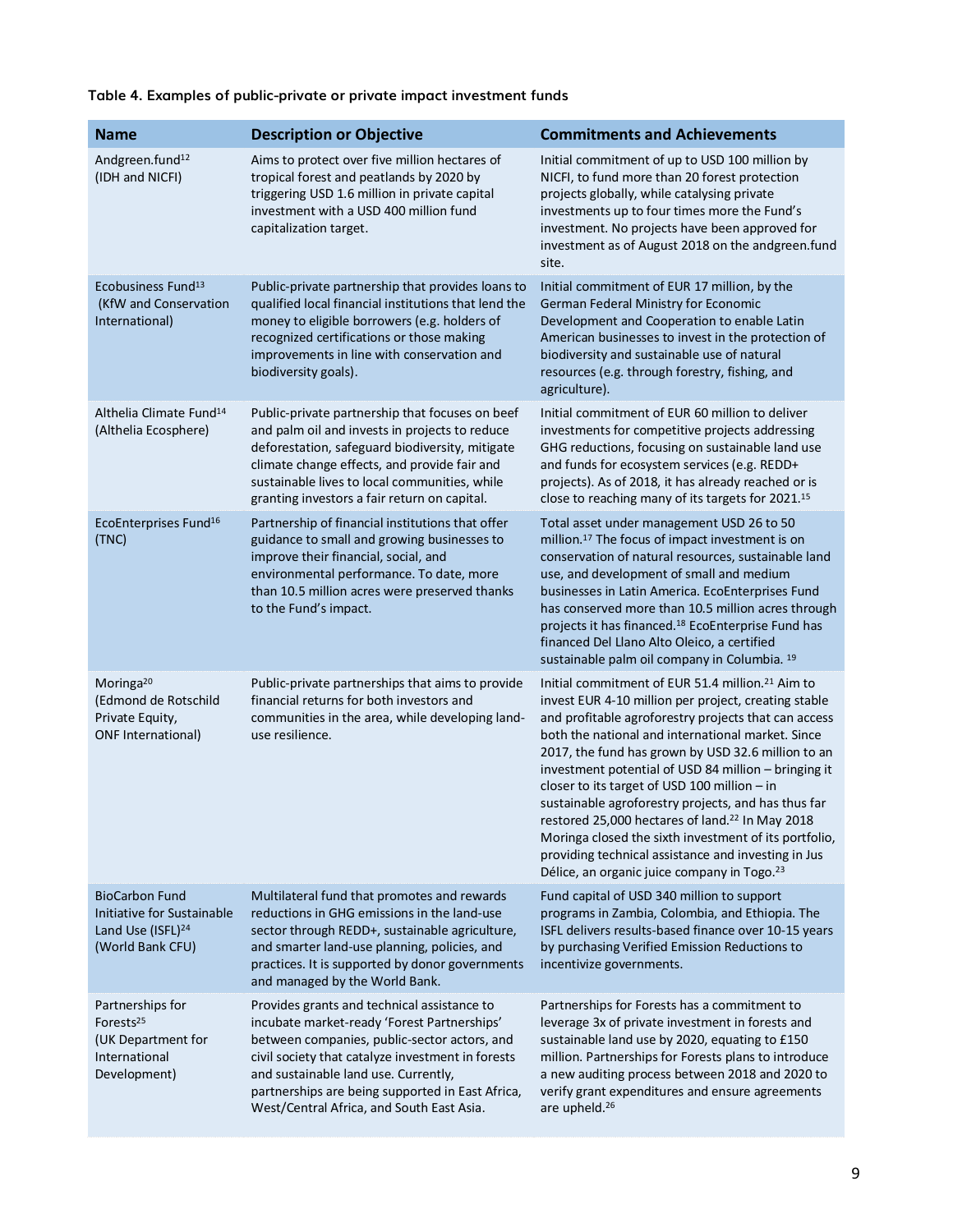## Public and private sectors are taking first steps to shift grey finance

Recognizing the need for collaboration, key stakeholders are pooling resources and efforts to drive greater ambition and impact. Similar to the co-financing taking place through mechanisms such as the GCF and FCPF, large multidonor financing facilities are a way to leverage finance from different sources. The World Bank's Climate-Smart Mining Facility, for example, was established in May 2019 with funds from the German government and two major multinational mining companies, Rio Tinto and Angle American. With a total investment goal of USD 50 million over five years, the Facility will work to help countries limit the negative environmental and social impacts of new and expanded mining operations.

Additionally, the public sector has a range of tools at its disposal to reduce risks and make deforestation-free investments more attractive. These include:

- Forming strategic partnerships with private investors to demonstrate proof of concept
- Risk mitigation instruments such as guarantees, insurances, public co-investment, etc.
- Providing subsidized or free technical assistance to producers and companies
- Providing fiscal incentives for deforestation-free investment
- Taxing environmentally degrading activities
- Enhancing financial-sector transparency
- Investing in law enforcement and eliminate illegality
- Providing clear land use rights and tenure
- Promoting jurisdictional<sup>d</sup> or landscape initiatives [\(NYDF Goal 9\)](http://forestdeclaration.org/goal/goal-9/) that take a multi-stakeholder approach to land use planning while considering social, economic, and environmental objectives

<sup>&</sup>lt;sup>d</sup> At the level of a state or biome or otherwise defined area.